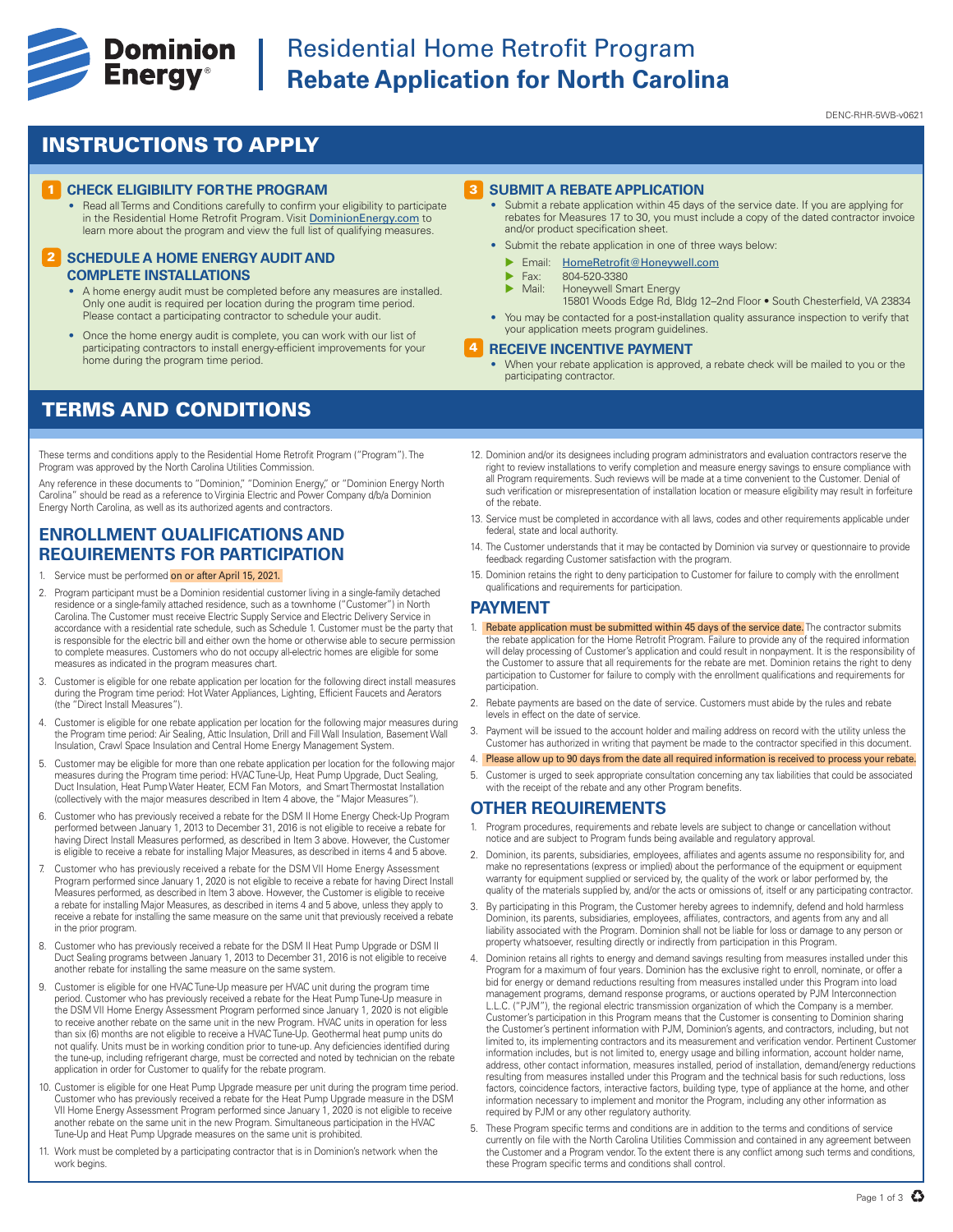

## Residential Home Retrofit Program APPLICATION FOR NORTH CAROLINA

| .<br>(<br>APPLICATION CHECKLI | Complete the checklist below and submit all required documents. Rebate cannot be processed with any missing information or blank fields.<br>Who is submitting this rebate application? Customer Contractor<br>(Your Initials) HAVE READ THE INSTRUCTIONS AND TERMS AND CONDITIONS ON PAGE 1.<br>Completed Home Energy Audit.<br>Completed entire rebate application.<br>Attached a copy of the dated invoice from the contractor who performed the work for Measures 16 to 86 only. (Not applicable for Measures 1 to 15)<br>Included the Product Specification Sheet for installing each of the following measures. Please select all that apply and specify item<br>numbers from Rebate Chart.<br>Measure 20 - 25 - HVAC System Upgrade (Submit AHRI Certificate): ________________<br>Measure 27 - ECM Fan Motor: _<br>✔ Submit in one of three ways: | $\overline{2}$<br>Fax:<br>Mail:                                             | Email: HomeRetrofit@Honeywell.com<br>804-520-3380<br><b>Honeywell Smart Energy</b> |                  |                                                                                                                  | Measure 26 - Water Heater<br>15801 Woods Edge Rd, Bldg 12-2nd Floor . South Chesterfield, VA 23834           |                              |                                                                                                 |  |  |  |  |  |
|-------------------------------|----------------------------------------------------------------------------------------------------------------------------------------------------------------------------------------------------------------------------------------------------------------------------------------------------------------------------------------------------------------------------------------------------------------------------------------------------------------------------------------------------------------------------------------------------------------------------------------------------------------------------------------------------------------------------------------------------------------------------------------------------------------------------------------------------------------------------------------------------------|-----------------------------------------------------------------------------|------------------------------------------------------------------------------------|------------------|------------------------------------------------------------------------------------------------------------------|--------------------------------------------------------------------------------------------------------------|------------------------------|-------------------------------------------------------------------------------------------------|--|--|--|--|--|
|                               | Name on Dominion Energy Account:                                                                                                                                                                                                                                                                                                                                                                                                                                                                                                                                                                                                                                                                                                                                                                                                                         |                                                                             |                                                                                    |                  |                                                                                                                  | <b>Dominion Energy Account Number:</b>                                                                       |                              |                                                                                                 |  |  |  |  |  |
|                               | Service Address:                                                                                                                                                                                                                                                                                                                                                                                                                                                                                                                                                                                                                                                                                                                                                                                                                                         |                                                                             |                                                                                    |                  |                                                                                                                  |                                                                                                              |                              |                                                                                                 |  |  |  |  |  |
|                               | City:                                                                                                                                                                                                                                                                                                                                                                                                                                                                                                                                                                                                                                                                                                                                                                                                                                                    | State:                                                                      | Zip Code:                                                                          |                  |                                                                                                                  |                                                                                                              |                              |                                                                                                 |  |  |  |  |  |
| ഗ                             | Key Contact Name:                                                                                                                                                                                                                                                                                                                                                                                                                                                                                                                                                                                                                                                                                                                                                                                                                                        |                                                                             |                                                                                    |                  |                                                                                                                  |                                                                                                              | <b>REBATE PAYMENT METHOD</b> |                                                                                                 |  |  |  |  |  |
| ш                             | Email Address:                                                                                                                                                                                                                                                                                                                                                                                                                                                                                                                                                                                                                                                                                                                                                                                                                                           |                                                                             |                                                                                    |                  |                                                                                                                  |                                                                                                              |                              | (Your Initials) understand that my rebate<br>incentive in the amount of \$ _______ will be paid |  |  |  |  |  |
| $\overline{\cap}$             | Home Phone:                                                                                                                                                                                                                                                                                                                                                                                                                                                                                                                                                                                                                                                                                                                                                                                                                                              | Work Phone:                                                                 |                                                                                    |                  | directly to the contractor specified in this document<br>and recognize that I have received the equivalent value |                                                                                                              |                              |                                                                                                 |  |  |  |  |  |
| STOMER                        | lease this property.<br>l   lown                                                                                                                                                                                                                                                                                                                                                                                                                                                                                                                                                                                                                                                                                                                                                                                                                         | Do you have authority to approve work<br>on the property?<br>  Yes          |                                                                                    |                  |                                                                                                                  | of this amount through services provided, unless I<br>check here $\Box$ to have the rebate check sent to me. |                              |                                                                                                 |  |  |  |  |  |
| -<br>O                        | The following question is optional:<br>Did the rebate incentive offered by Dominion Energy have any influence in your decision<br>to have the work performed?<br>Yes                                                                                                                                                                                                                                                                                                                                                                                                                                                                                                                                                                                                                                                                                     | Building Type (Check one): Single-Family Detached<br>Single-Family Attached |                                                                                    |                  |                                                                                                                  |                                                                                                              |                              |                                                                                                 |  |  |  |  |  |
|                               | By signing this application, I agree to the above terms and conditions. I authorize Dominion Energy North Carolina to release pertinent electrical usage information<br>through Honeywell Smart Energy as their implementation contractor to the participating contractor listed below. I certify that I am the Dominion Energy North Carolina<br>customer and owner or lessee of the residence described above.                                                                                                                                                                                                                                                                                                                                                                                                                                         |                                                                             |                                                                                    |                  |                                                                                                                  |                                                                                                              |                              |                                                                                                 |  |  |  |  |  |
|                               | <b>Customer Name (please print)</b>                                                                                                                                                                                                                                                                                                                                                                                                                                                                                                                                                                                                                                                                                                                                                                                                                      |                                                                             | <b>Customer Signature</b>                                                          |                  |                                                                                                                  | <b>Date</b>                                                                                                  |                              |                                                                                                 |  |  |  |  |  |
|                               | Company Name:                                                                                                                                                                                                                                                                                                                                                                                                                                                                                                                                                                                                                                                                                                                                                                                                                                            |                                                                             |                                                                                    | Technician Name: |                                                                                                                  |                                                                                                              |                              |                                                                                                 |  |  |  |  |  |
|                               | <b>Company Street Address</b>                                                                                                                                                                                                                                                                                                                                                                                                                                                                                                                                                                                                                                                                                                                                                                                                                            |                                                                             |                                                                                    |                  |                                                                                                                  | Service Date:                                                                                                |                              |                                                                                                 |  |  |  |  |  |
|                               | City:                                                                                                                                                                                                                                                                                                                                                                                                                                                                                                                                                                                                                                                                                                                                                                                                                                                    |                                                                             |                                                                                    |                  |                                                                                                                  | State:                                                                                                       | Zip Code:                    |                                                                                                 |  |  |  |  |  |
| CONTRACTOR DETAILS            | Company Phone:                                                                                                                                                                                                                                                                                                                                                                                                                                                                                                                                                                                                                                                                                                                                                                                                                                           | Email Address:                                                              |                                                                                    |                  |                                                                                                                  |                                                                                                              |                              |                                                                                                 |  |  |  |  |  |
|                               |                                                                                                                                                                                                                                                                                                                                                                                                                                                                                                                                                                                                                                                                                                                                                                                                                                                          |                                                                             |                                                                                    |                  |                                                                                                                  |                                                                                                              |                              |                                                                                                 |  |  |  |  |  |
|                               | <b>Technician Signature</b>                                                                                                                                                                                                                                                                                                                                                                                                                                                                                                                                                                                                                                                                                                                                                                                                                              |                                                                             |                                                                                    |                  |                                                                                                                  |                                                                                                              |                              |                                                                                                 |  |  |  |  |  |
|                               | <b>DominionEnergy.com</b>                                                                                                                                                                                                                                                                                                                                                                                                                                                                                                                                                                                                                                                                                                                                                                                                                                |                                                                             | <b>@ HomeRetrofit@Honeywell.com</b>                                                |                  |                                                                                                                  | 1-888-366-8280                                                                                               |                              | Page 2 of 3 $\bullet$                                                                           |  |  |  |  |  |